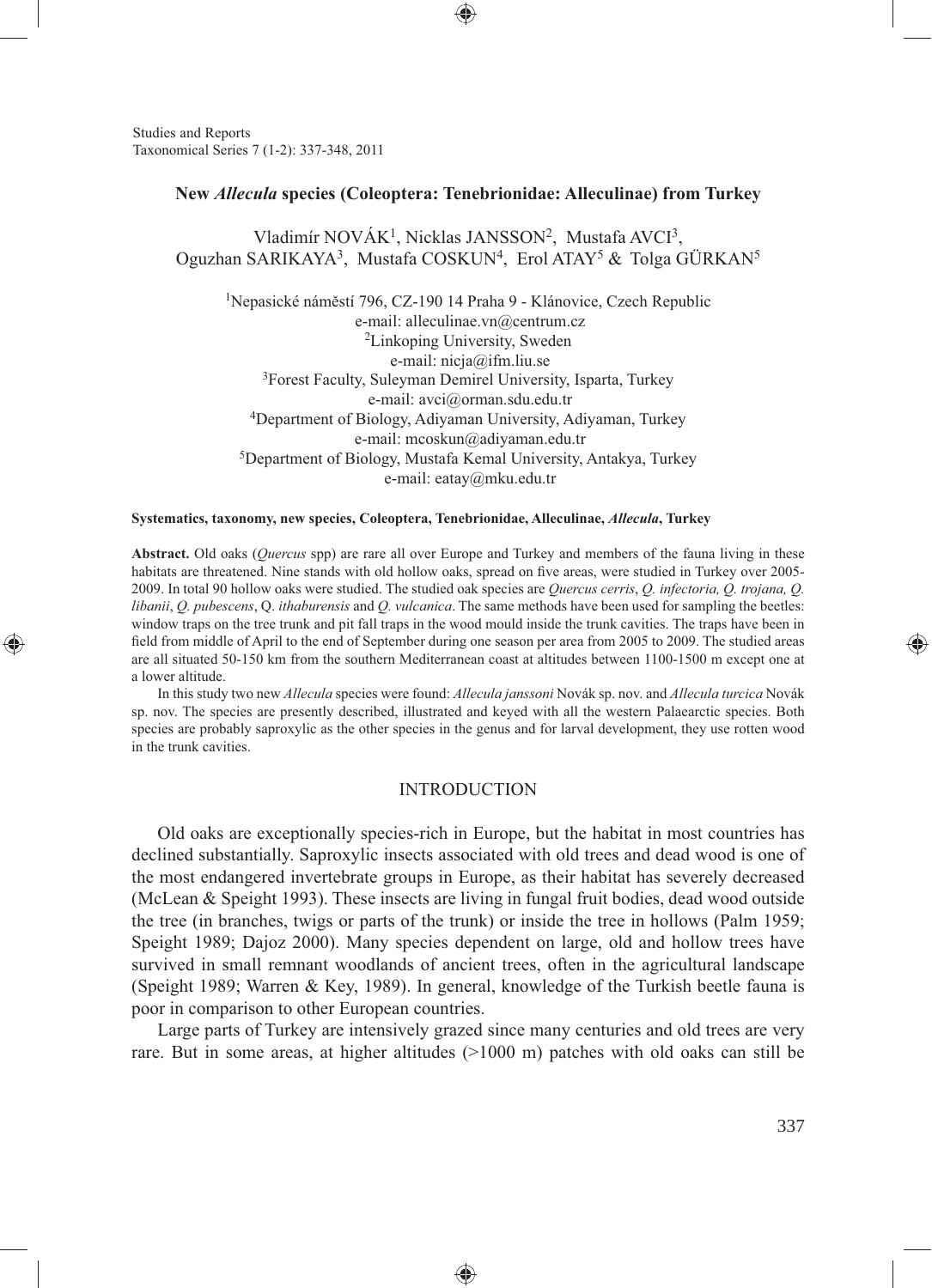found. Most of the old broad leaved deciduous trees near villages in Turkey are regularly pollarded (their branches are cut). This is a very old tradition, implemented by farmers for animal fodder and fire wood. The forest authorities have quite recently started to reforest the landscape. In this process, many of the last sites with old oaks are being transformed to pine (*Pinus brutia*) or cedar (*Cedrus libani*) plantations. The beetle fauna associated with old oaks in Turkey is virtually unknown but very threatened.

⊕

 $\frac{1}{4}$ 

⊕

The Tenebrionid genus *Allecula* Fabricius, 1801 was described by Fabricius (1801) for one species *Allecula morio* (Fabricius, 1787) earlier described as *Cistela*. Species of this genus are widely distributed in throughout the world. Borchmann (1910) knew 151 species. Mader (1928) listed 29 species and Novák & Pettersson (2008) 65 species from the Palaearctic Region. In western part of the Palaearctic region, there are only *Allecula morio* (Fabricius, 1787), *Allecula rhenana* Bach, 1856 (both in many countries in Europe), *Allecula divisa* Reitter, 1883 known from Armenia, Caucasus, Turkmenistan and Uzbekistan, *Allecula estriata* Seidlitz, 1896 from Turkey and *Allecula oronthea* Baudi di Selve, 1881 from Lebanon and Turkey. Most *Allecula* species are saproxylic and often have their larval development in the rotten wood in old hollow trees.

The aim of this study is to describe the saproxylic beetle fauna living on old oaks (*Quercus* spp) and oak wood in Turkey. This article presents two new *Allecula* species found in the study - *Allecula janssoni* Novák sp. nov. and *Allecula turcica* Novák sp. nov., which are presently described, illustrated and keyed with all known species of western part of Palaearctic region.

#### MATERIAL AND METHODS

Nine stands with old hollow oaks, spread on five areas, have been studied in southern Turkey (Fig. 1). In total 90 hollow oaks have been surveyed. The studied oak species are *Quercus cerris*, *Q. infectoria, Q. trojana, Q. libanii*, *Q. pubescens*, Q. *ithaburensis* and *Q. vulcanica*. The same methods have been used for sampling the beetles: window traps on the tree trunk and pit fall traps in the wood mould inside the trunk cavities. The traps were in field from middle of April to mid September over one season per area from 2005 to 2009. The studied areas are all situated 50-150 km from the southern Mediterranean coast at altitudes between 1100-1500 m except one (Kozan) at 400 m.

At each site 10 trees were examined with two different trap types for sampling the beetle fauna. Individual trees used for trapping were randomly selected from the pool of oaks investigated in habitat modelling.

The window traps (W-trap) consisted of a 30x60 cm wide transparent plastic plate with a tray underneath (Jansson & Lundberg 2000). They were placed near the trunk  $(\leq 1 \text{ m})$ , beside or in front of the cavity entrance (Fig. 2a). Their positions were 1.5-5 m from the ground, depending on where the cavity entrance was situated on the studied tree.

The pitfall traps (P-trap) were plastic cups with a top diameter of 6.5 cm. They were placed in the wood mould at the bottom of the cavity, with their openings on level with the wood mould surface (Fig. 2b).

Two important morphometric characteristics used for the descriptions of the species of the subfamily Alleculinae, the 'ocular index' dorsally (Campbell & Marshall 1964), calculated by

♠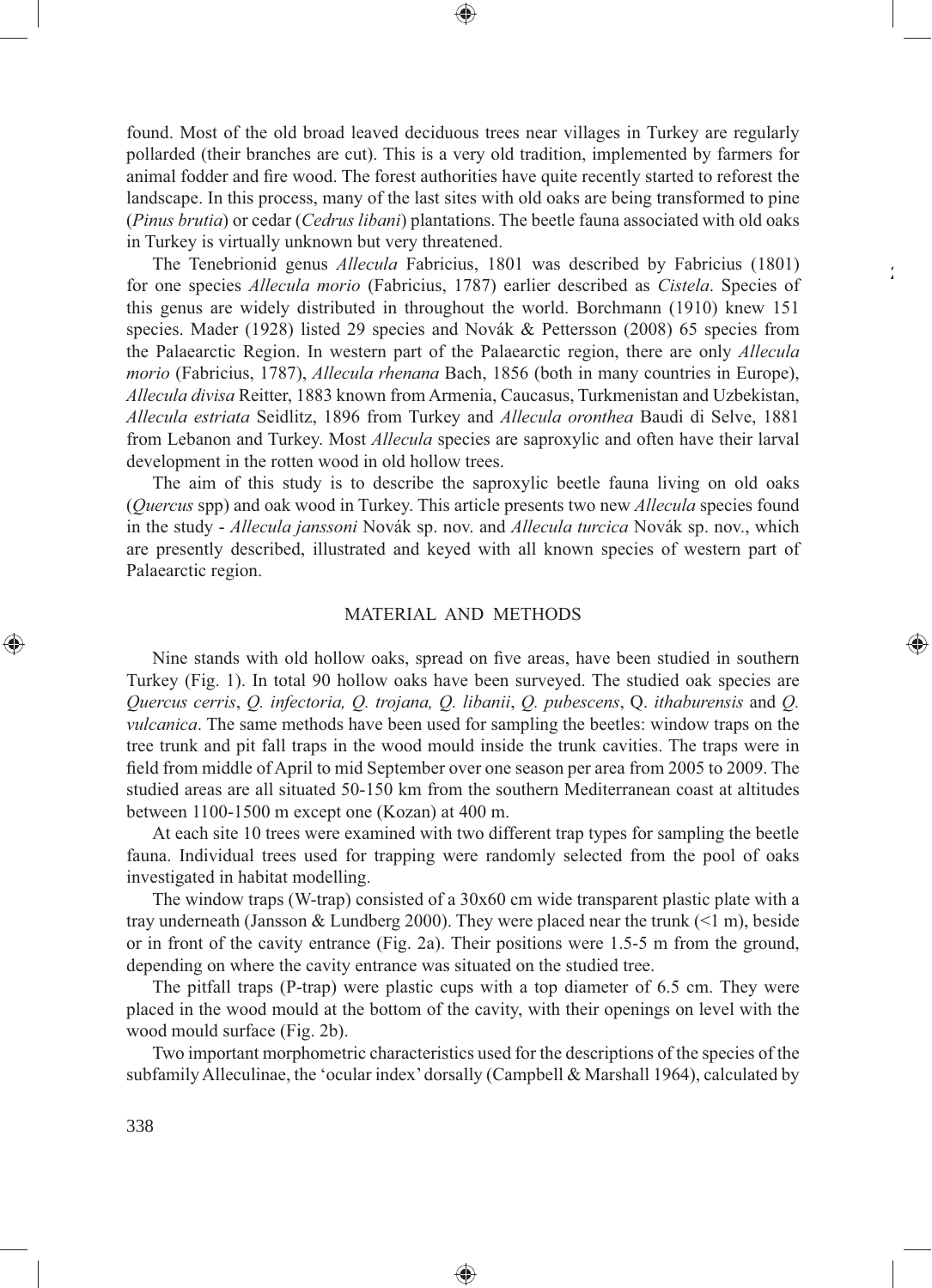

2

⊕

◄Fig. 1. The location of the studied areas in Turkey. 1. Gölhisar, 2. Isparta, 3. Gülnar, 4. Erdemli and 5. Kozan.

▼Fig. 2. a) mounting a window trap, b) a pit-fall trap inside a hollow oak, c) working with the traps



measuring the minimum distance between the eyes and dividing this value by the maximum dorsal width across eyes, the quotient resulting from this division being converted into an index by multiplying by 100, and the 'pronotal index' (Campbell 1965) expressing the ratio of the length of the pronotum along the midline to the width at the basal angles, this ratio being multiplied by 100 for convenience in handling, are used in this paper as well.

The following codens are used in the paper:

- ISIT Insect Museum at Suleyman Demirel University in Isparta, Turkey;
- NMSS Natural Historical Museum in Stockholm, Sweden;
- NJLS private collection of Nicklas Jansson, Linköping, Sweden;
- VNPC private collection of Vladimír Novák, Prague, Czech Republic.

Measurements were made with Olympus SZ 40 stereoscopic microscope with continuous magnifi cation and with soft imaging system Analysis*.* Measurements of body parts and corresponding abbreviations used in text are as follows:

- AL total antennae length
- BL maximum body length
- EL maximum elytral length
- EW maximum elytral width
- HL maximum length of head (visible part)
- HW maximum width of head
- OI ocular index dorsally
- PI pronotal index dorsally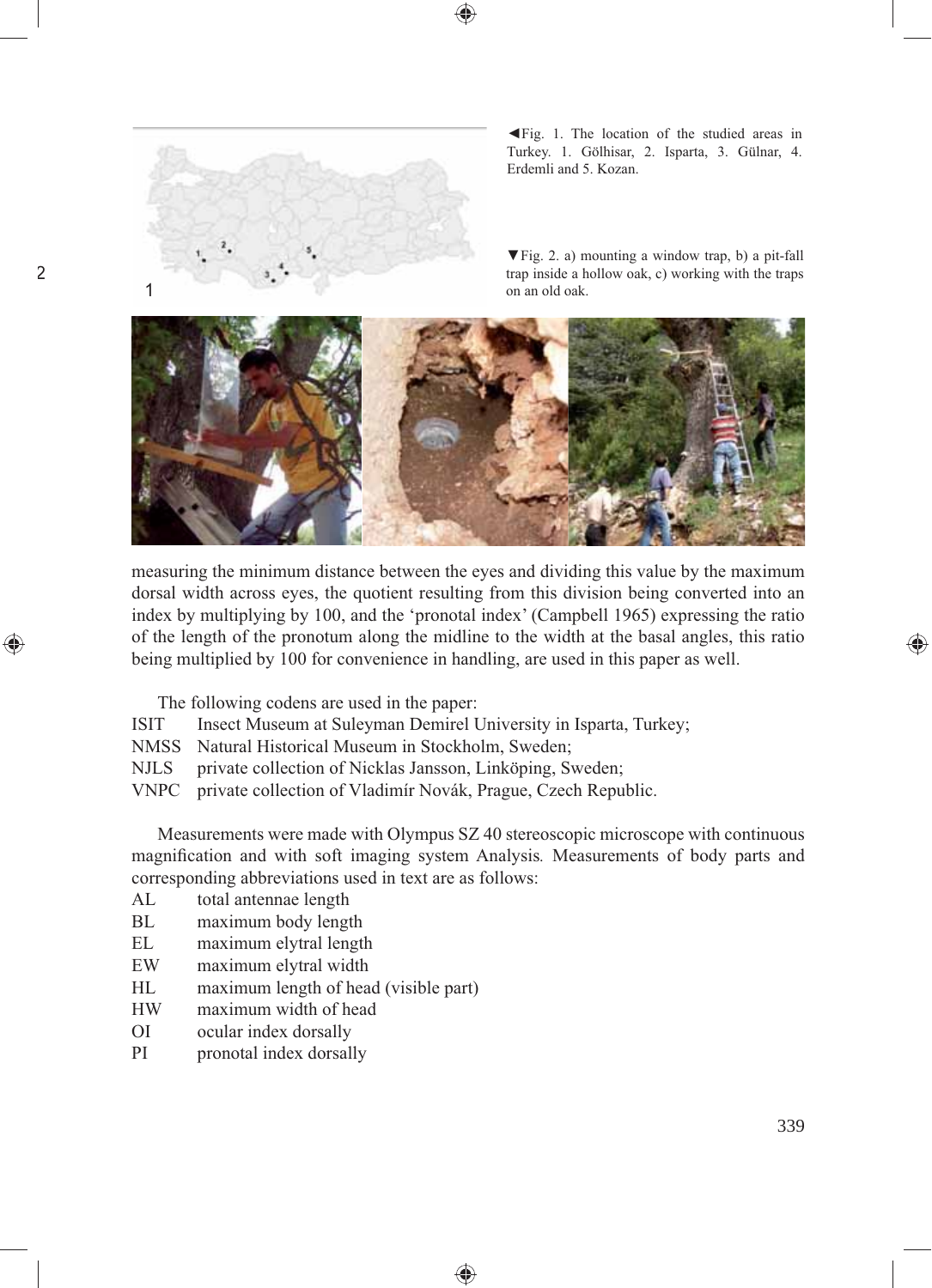- PL maximum pronotal length
- PW pronotal width at base
- RLA ratios of relative lengths of antennomeres 1-11 from base to apex  $(3=1.00)$
- RL/WA ratios of length / maximum width of antennomeres 1-11 from base to apex
- RLT ratios of relative lengths of tarsomeres 1-5 respectively 1-4 from base to apex  $(1=1.00)$

Moreover, a slash  $\theta$  separates data in different rows on locality labels.

#### KEY TO THE EUROPEAN MALE SPECIES OF GENUS *ALLECULA* FABRICIUS, 1801

⊕

| 1(2)  |                                                                                                               |
|-------|---------------------------------------------------------------------------------------------------------------|
| 2(1)  |                                                                                                               |
| 3(4)  |                                                                                                               |
| 4(3)  |                                                                                                               |
| 5(6)  | Antennomere 4 distinctly longer than twice as long as antennomere 3, space between eyes narrower  7           |
| 6(5)  | Antennomere 4 slightly longer than twice as long as antennomere 3, space between eyes broader. Habitus of     |
|       | male as in Fig. 8; head, pronotum and antennomere 1-4 as in Fig. 9; aedeagus as in Figs 10 and 11. Europe.    |
|       |                                                                                                               |
| 7(8)  | Elytra brown, antennae, tibiae, tarsi reddish-brown, elytral interspaces distinctly vaulted, pronotum broader |
|       | (PI near 60) with fine microgranulation, rather dull. Habitus of male holotype as in Fig. 12; head, pronotum  |
|       | and antennomere 1-4 as in Fig. 13; aedeagus as in Figs 14 and 15. Turkey.  A. turcica Novák sp. nov.          |
| 8(7)  | Elytra ochre yellow, antennae, tibiae, tarsi black, elytral interspaces more flat, pronotum narrower (PI      |
|       | near 70), microgranulation indistinct, shiny. Habitus of male holotype as in Fig. 3; head, pronotum and       |
|       |                                                                                                               |
| 9(10) |                                                                                                               |
| 10(9) |                                                                                                               |
|       | 11(12) Antennomere 3 distinctly longer than antennomere 4 long, antennomeres 5-10 narrower and longer than    |
|       |                                                                                                               |
|       | 12(11) Antennomere 3 as long as length of antennomere 4, antennomeres 5-10 distinctly longer than antennomere |
|       |                                                                                                               |

#### DESCRIPTION

⊕

# *Allecula janssoni* **Novák sp. nov.**

(Figs 3-6)

**Type locality.** Turkey, Gölhisar, N36°57´40´´; E29°27´53´´.

**Type material.** Holotype  $(\text{A})$ : Turkey, Gölhisar, 120km W Antalya / N36°57´40´´; E 29°27′53´´ / 7km SW Altinyayla, W-trap 3 / Hollow Quercus 2009-08-30 / Nicklas Jansson/Mustafa Avci, (ISIT); Paratypes: (1 ♂): same data as holotype, (VNPC);  $(2 \text{ } \textcircled{3})$ : same data as holotype, but W-trap 1, (ISIT, NMSS);  $(1 \text{ } \textcircled{1})$ : same data as holotype, but W-trap 9, (NJLS); (6 ♂♂, 2 ♀♀ ): Turkey, Gölhisar, Altinyayla, / 120 km W Antalya, W-trap 22 / Hollow oak / 2009-08-30 / N.Jansson/M.Avci, (ISIT, NMSS, NJLS, VNPC); (1 ♀): same data as penultimate, but W-trap 1 and 2009-10-04, (ISIT);  $(1 \nsubseteq)$ : same data as penultimate, but W-trap 6, (NMSS). The types are provided with a printed red label: Allecula janssoni sp. nov. HOLOTYPUS [resp. PARATYPUS] V. Novák det. 2010.

**Description of holotype.** Habitus as in Fig. 3, body elongate, from pale brown to black, slightly shiny, with dense pale brown setation, BL 7.49 mm. Widest near two thirds of elytra length; BL/EW 3.01.

♠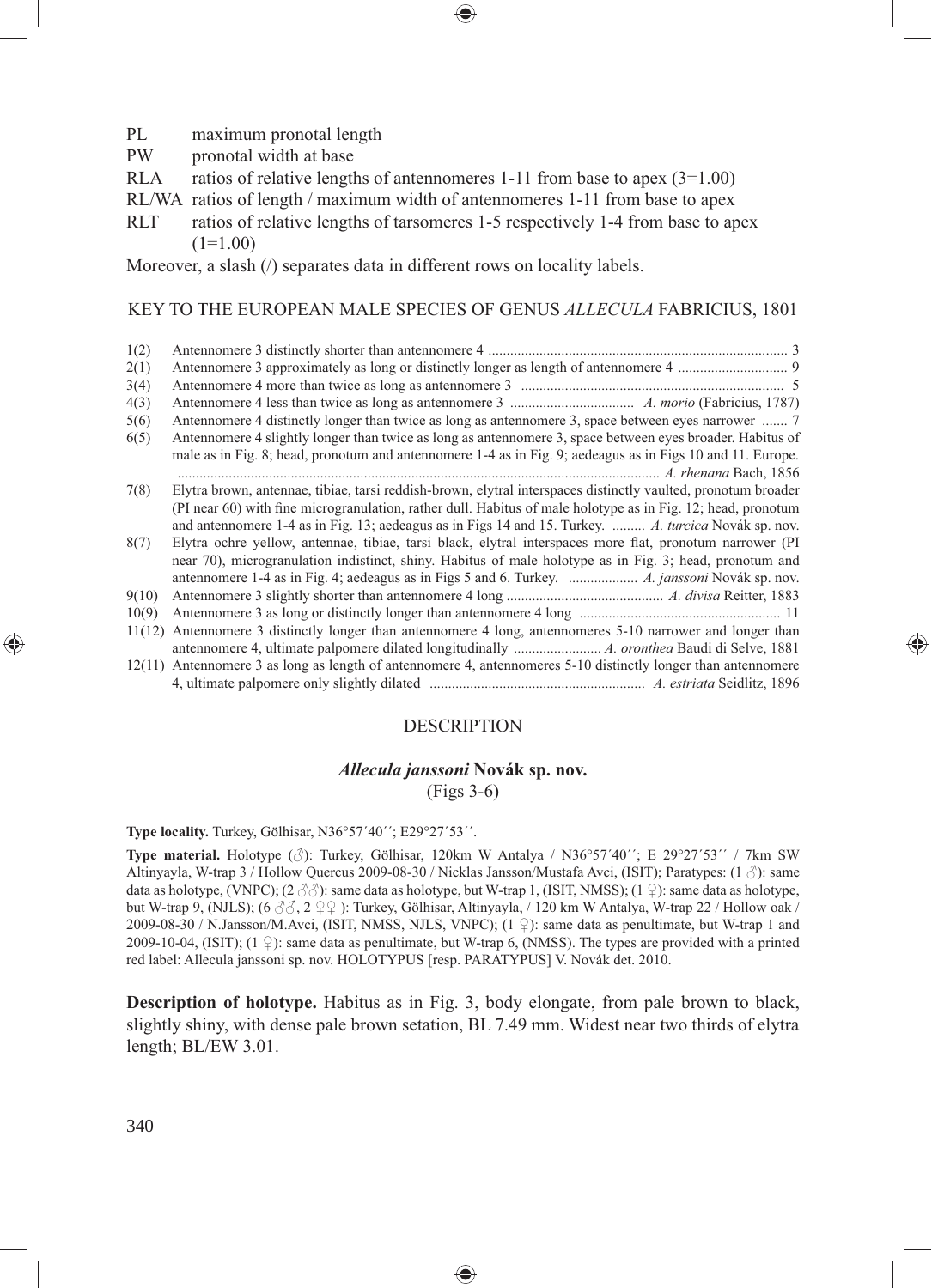Head (Fig. 4). Dark blackish-brown, with short and dense pale brown setation and dense punctation, shiny. Punctures medium-sized, interspaces between punctures narrow. Space between antennae with large, transverse, oblique impression near sides. HW 1.28 mm; HW/ PW 0.80. HL (visible part) 1.07 mm. Eyes dark, large, transverse, deeply excised, space between eyes slightly broader than length of antennomere 3; OI equal to 32.60.

⊕

Antennae. Long, AL 6.07 mm, AL/BL 0.81. Antennomeres unicoloured black with microgranulation. Antennomeres 1-3 slightly shiny with sparse, reddish-brown setation, antennomeres 4-11 dull with short and dense, reddish-brown setation; antennomeres 4-10 distinctly serrate. Antennomeres 4-11 with dense punctation. Antennomere 2 shortest, antennomere 3 distinctly longer than antennomere 2. RLA (1-11): 0.93: 0.63: 1.00: 2.54: 2.79: 2.69: 2.71: 2.76: 2.79: 2.56: 2.44. RL/WA (1-11): 1.57: 1.24: 1.62: 2.72: 2.92: 3.03: 2.98: 3.04: 3.22: 3.17: 3.88.

Maxillary palpus. Dark brown with pale brown setation. Palpomere 2 narrow, penultimate palpomere shortest, with microgranulation, distinctly narrowest at base and broadest at apex. Ultimate palpomeres broadly triangular, with punctation, punctures dense and small, slightly shiny. RLP (2-4): 1.35: 1.00: 1.62. RL/WP (2-4): 2.12: 1.58: 0.60.

Pronotum (Fig. 4). Reddish-brown, with dark spot in middle, shiny, with dense and long pale brown setation and fine punctation. PL 1.02 mm; PW 1.61 mm. PI equal to 62.95. Border lines complete, only in middle of anterior margin and base indistinct. Base bisinuate, in ante-scutellar area straight. Posterior angles rounded, slightly obtuse, anterior angles rounded, indistinct.

Ventral side of body. Dark reddish-brown, shiny with sparse, short, pale brown setation and punctation. Punctation of prothorax indistinct. Abdomen dark brown with short and dense, pale brown setation and fine punctation and microgranulation, shiny.

Elytron. Long, pale brown, with short, pale brown setation, shiny. EL 5.40 mm. Broadest near elytral two thirds from base, EW 2.49 mm. EL/EW 2.17. Elytral suture reddish-brown. Elytral striae with distinct rows of medium-sized punctures, interspaces between punctures in rows very narrow, narrower than diameter of punctures. Elytral intervals with fine microgranulation, shiny.

Scutellum. Pentagon with basal part brown and apical part reddish-brown with sides narrowly brown, shiny, with sparse pale brown setae.

Elytral epipleura. Well-developed, pale brown as elytron itself with reddish-brown row of large punctures, shiny, broadest near base, regularly narrowed to first abdominal sternite, then leads parallel.

Legs. Dark brown, with short pale brown setation. Tibia and tarsi narrow, tibia dilated anteriorly. Penultimate tarsomere of each tarsus distinctly broadened and lobed, tarsomeres 3 of each tarsus finely broadened and lobed. RLT: protarsus:  $1.00: 045: 0.51: 0.61: 1.14;$ mesotarsus: 1.00: 0.40: 0.35: 0.29: 0.67; metatarsus: 1.00: 0.35: 0.25: 0.44.

Both anterior tarsal claws with 6 visible teeth.

⊕

Aedeagus (Figs 5, 6). Relatively short, pale brown, shiny, with fine microgranulation. Basal fourth of basal piece rounded laterally, then almost straight, very finely rounded laterally, dorsally parallel and at apical third regularly narrowing. Apical piece short, narrowly triangular dorsally and laterally, with finely rounded top laterally. Ratio of length of apical piece to length of basal piece 1: 3.90.

◈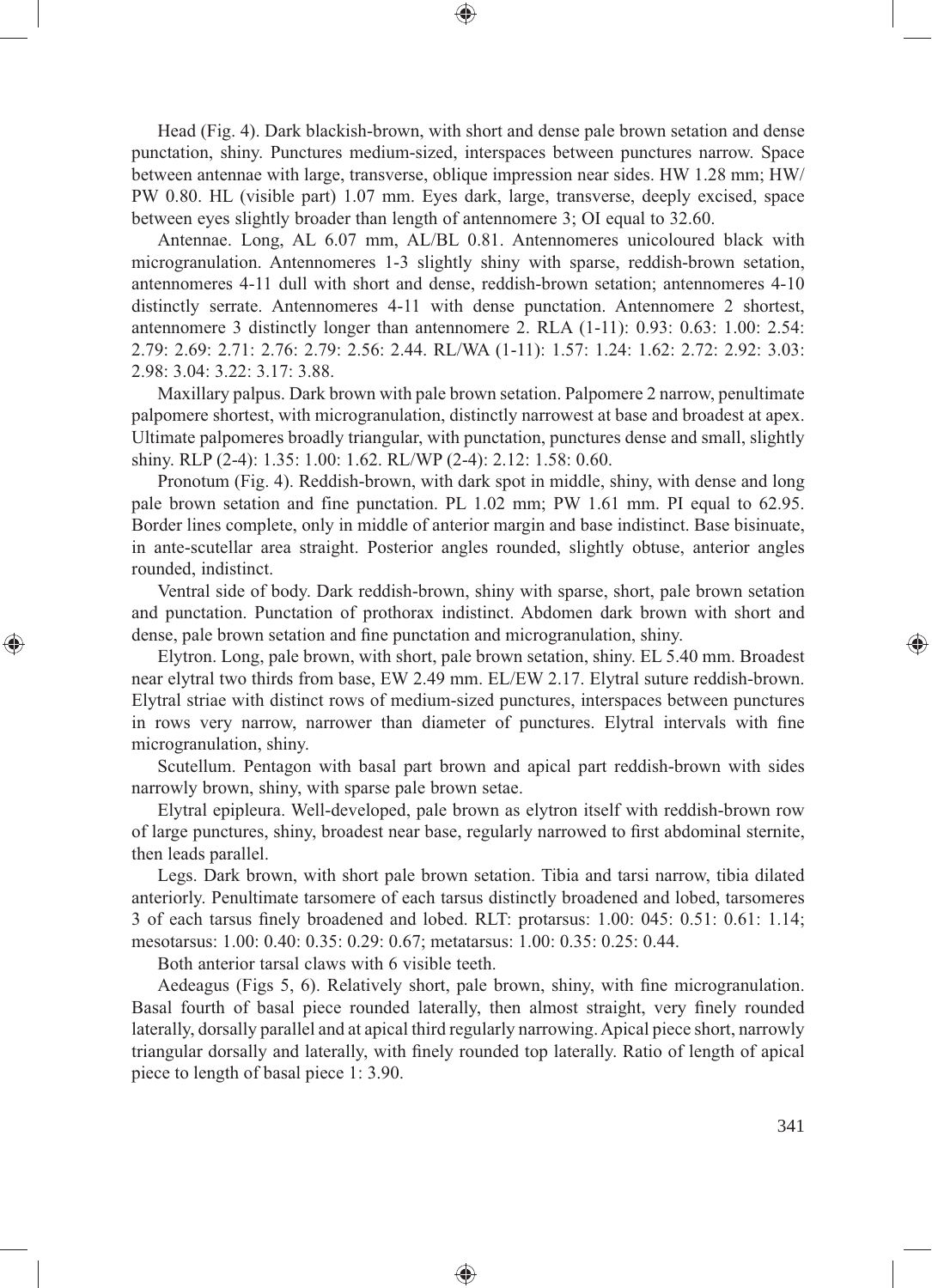



Figs 3-6: *Allecula jansonni* Novák sp. nov.: 3- Habitus of male holotype; 4- Head and pronotum of male holotype; 5- Aedeagus, dorsal view; 6- Aedeagus, lateral view.

Female. Space between eyes broad, distinctly broader than diameter of eye. Antennae distinctly shorter than in male, reaching only 0.55 of body length. Antennomere 4

⊕

only approximately 1.6 times longer than antennomere 3 long. Both anterior tarsal claws with 6 visible teeth.

⊕

RLA (1-11): 0.58: 0.48: 1.00: 1.64: 1.56: 1.59: 1.58: 1.59: 1.53: 1.44: 1.59. RL/WA (1- 11): 1.13: 1.21: 2.59: 3.68: 3.70: 3.05: 2.99: 2.66: 2.89: 2.95: 3.64. RLT: protarsus: 1.00: 0.62: 0.62: 0.68: 1.30; mesotarsus: 1.00: 0.43: 0.38: 0.41: 0.66; metatarsus: 1.00: 0.37: 0.27: 0.45.

**Variation.** Measurements: mean (minimum - maximum). Males (n=10). BL 7.98 mm (7.27- 8.14 mm); HL 1.06 mm (1.02-1.10 mm); HW 1.26 mm (1.21-1.33 mm); OI 29.79 (28.07- 32.60), PL 1.12 mm (1.02-1.25 mm); PW 1.61 mm (1.51-1.71 mm); PI 68.11 (62.95-71.74); EL 5.57 mm (5.23-5.85 mm); EW 2.49 mm (2.35-2.61 mm); Females (n=5) BL 7.98 mm (7.27-8.14 mm); HL 1.06 mm (1.02-1.10 mm); HW 1.26 mm (1.21-1.33 mm); OI 29.79 (28.07-32.60), PL 1.12 mm (1.02-1.25 mm); PW 1.61 mm (1.51-1.71 mm); PI 68.11 (62.95- 71.74); EL 5.57 mm (5.23-5.85 mm); EW 2.49 mm (2.35-2.61 mm).

**Differential diagnoses.** (for details see the key above). *Allecula janssoni* sp. nov. is clearly different from similar species *Allecula divisa* Reitter, 1883, *Allecula estriata* Seidlitz, 1896 and *Allecula oronthea* Baudi di Selve, 1881 mainly by antennomere 3 more than twice shorter than antennomere 4 long; while *A. divisa*, *A. estriata* and *A. oronthea* with antennomere 3 approximately as long as length of antennomere 4. *A. janssoni* clearly differs from similar species *Allecula morio* (Fabricius, 1787) and *Allecula rhenana* Bach, 1856 mainly by ochre yellow elytra and antennomere 4 distinctly more than 2.5 times longer than antennomere 3 long, while *A. morio* and *A. rhenana* have body dark brown and antennomere 4 slightly shorter respectively, slightly broader than twice the length of antennomere 3. *A. janssoni* is clearly different from similar species *Allecula turcica* sp. nov. mainly by ochre yellow elytra,

◈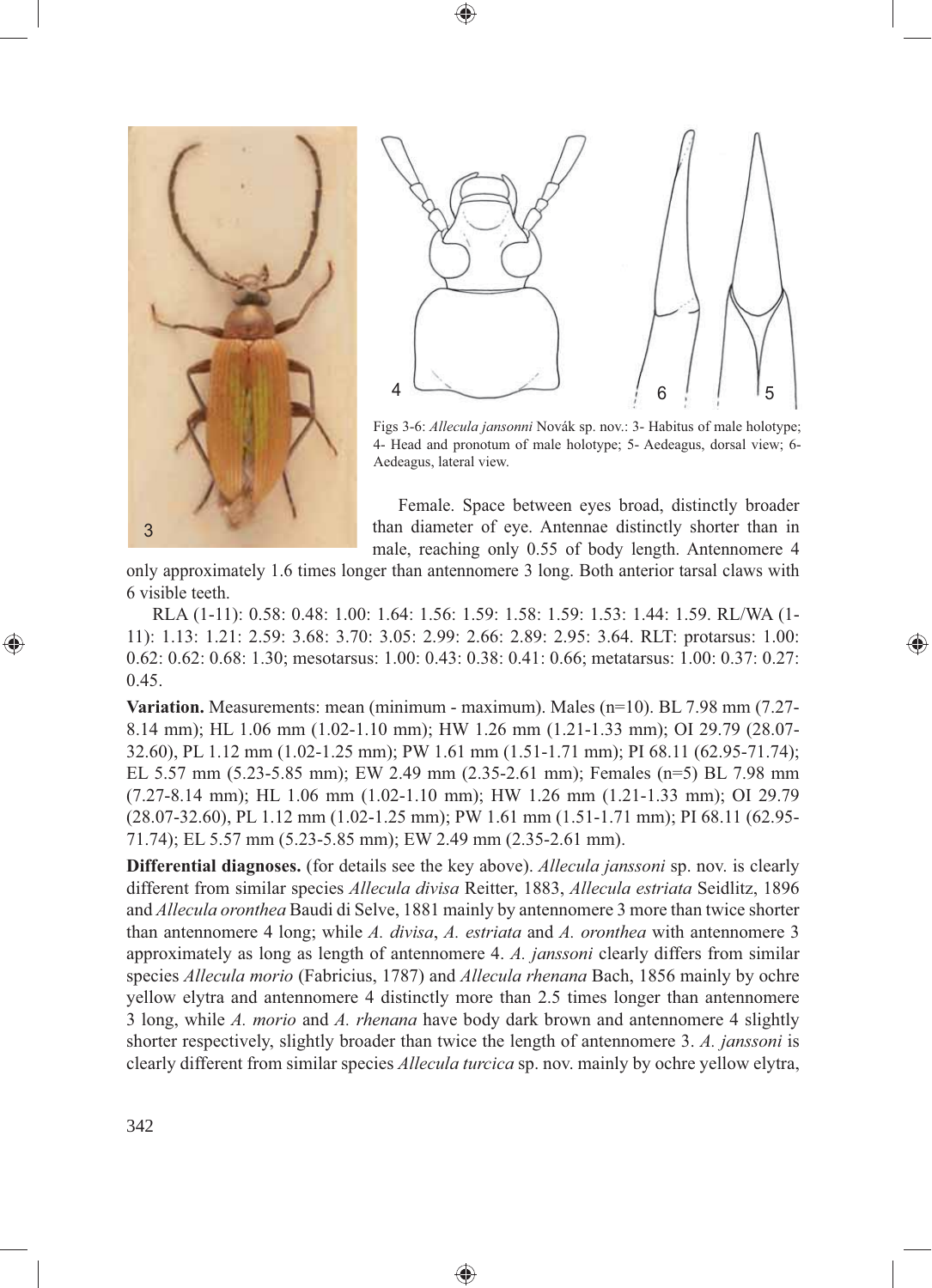

Fig. 7. Pictures from the type locality of *Allecula janssoni* near the village Altinyayla 120 km W Antalya in south western Turkey.

narrower pronotum and elytral interspaces more flat, while *A. turcica* has elytra brown, pronotum broader and elytral interspaces distinctly vaulted.

**Bionomy.** The area, where *A. janssoni* was found, consists of a large (1x5 km) mosaic landscape with grazed wooded pastures with oaks and bushes like *Crategus* spp and *Rosa* spp and cultivated fields (Fig. 7). The oak species are *Quercus cerris*, *Q. infectoria* and *Q. pubescens*. All the oaks with *A. janssoni* are old and hollow trees with a circumference of the trunk of more than 3.14 m. All the specimens were caught with window traps between 25 July and 4 October. The traps were situated near larger cavities on the tree trunks at a height of 2-4 m.

**Name derivation.** New species is dedicated to one of the project leaders and collectors – Nicklas Jansson (Linkoping, Sweden).

**Distribution.** Turkey.

⊕

## *Allecula rhenanna* **Bach, 1856**

(Figs 8-11)

*Allecula rhenana* Bach, 1856: 228. *Allecula loevendali* Reitter, 1886: 140.

**Material examined.** (♂): CZ-Boh.or. (5860) / Opatovice nad Lab. - / Polabiny, 9.vii.2009 / F. Pavel leg., (VNPC).

**Remarks.** Commonly known species, but rarer than *A. morio*. Habitus of male as in Fig. 8; head and pronotum of male as in Fig. 9; aedeagus as in Figs 10, 11. BL 7.25; HL 1.00; HW 1.24; OI 33.90; PL 1.09; PW 1.58; PI 69.08; EL 5.16; EW 2.29; RLA (1-11): 0.97: 0.73: 1.00: 2.03: 2.19: 2.19: 2.30: 2.11: 2.19: 2.05: 2.27.

**Distribution.** Austria, Bosnia and Herzegovina, Croatia, Czech Republic, Denmark, Finland, France, Germany, Georgia, Italy, Poland, Romania, Russia (including south European territory), Slovakia, Slovenia, Sweden, Switzerland, Ukraine, Serbia and Montenegro.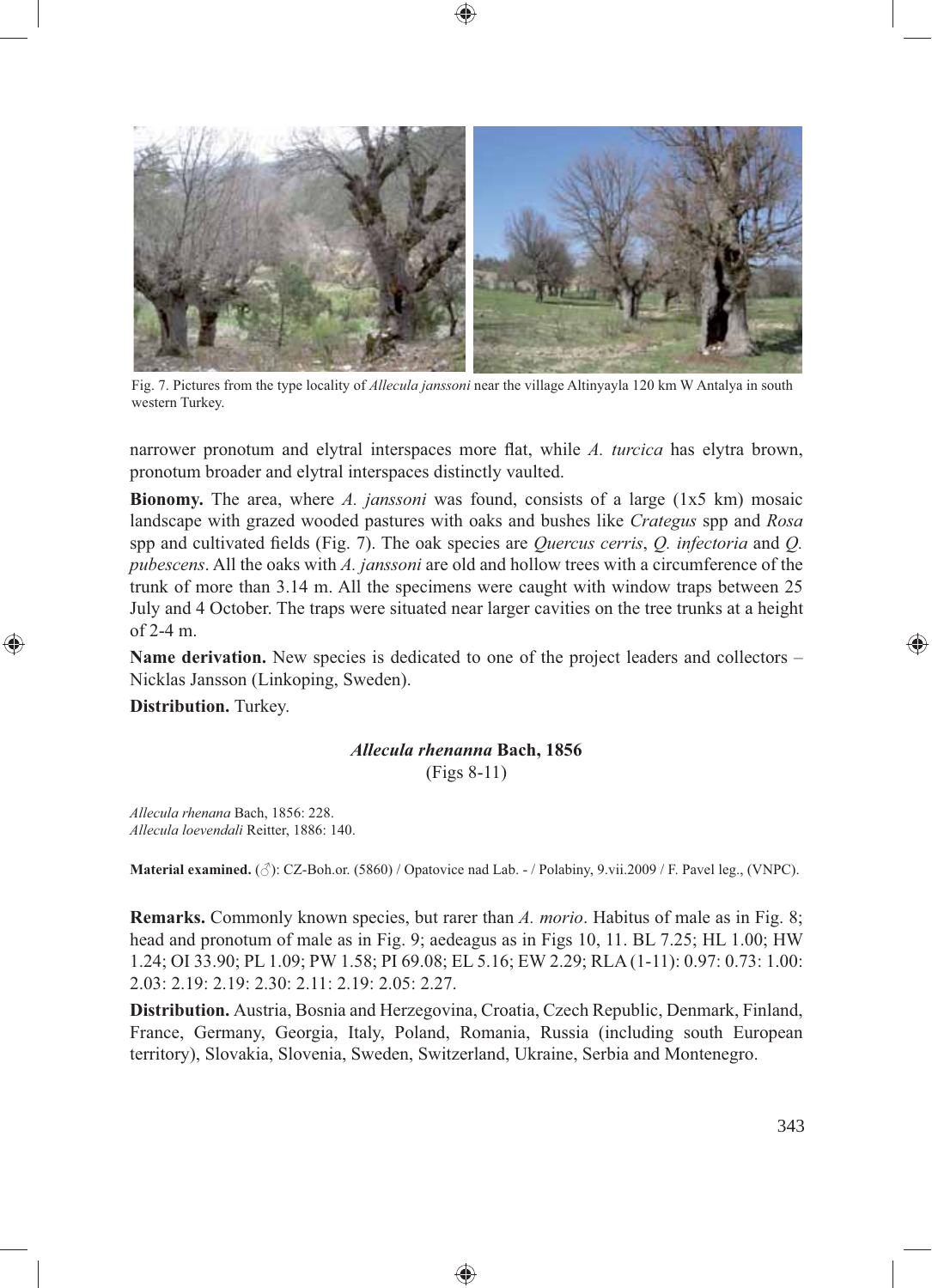⊕





▼Figs 8-11: *Allecula rhenanna* Bach: 8- Habitus of male; 9- Head and pronotum of male; 10- Aedeagus, dorsal view; 11- Aedeagus, lateral view.

### *Allecula turcica* **Novák sp. nov.** (Figs 12-15)

**Type locality.** Turkey, Egirdir, Yukarigökdere, N 37°42 964, E 30°49 899, Kasnak forest.

⊕

**Type material.** Holotype (♂): Turkey, Egirdir, Yukarigökdere / N 37°42 964, E 30°49 899 / Kasnak forest Windowtrap 20 / Hollow Quercus 2007-08-07 / Nicklas Jansson/Mustafa Avci, (ISIT); Paratypes:  $(1 \nleq 1 \nleq)$ : same data as holotype, but Windowtrap 1, 2007-09-11 (ISIT); (1  $\delta$ , 1  $\Omega$ ): same data as holotype, but Windowtrap 16, 2007-09-11 (NJLS); (1 ♂): same data as holotype, but Pit-falltrap 29, 2007-09-11 (NMSS); (3 ♂♂, 1 ♀): Turkey, Egirdir 20 w / Yukarigökdere, Kasnak Forest NP / Hollow oak 2007-08-07 / N. Jansson/M. Avci, (ISIT, VNPC); (2  $\Im\Im$ ): same data as penultimate, but W-trap 16, (ISIT, NJLS); (2  $\Im\Im$ ): same data as penultimate, but W-trap 4, (ISIT);  $(1 \text{ } \mathcal{S})$ : same data as penultimate, but 2007-09-11 and W-trap 3, (NJLS);  $(1 \text{ } \mathcal{S})$ : same data as penultimate, but W-trap 8, (VNPC); (1  $\delta$ ): same data as penultimate, but W-trap 12, (NJLS); (13  $\delta\delta$ , 8  $\Omega$ ): same data as penultimate, W-trap 16, (VNPC); (1  $\varphi$ ): same data as penultimate, W-trap 17, (NJLS); (1  $\varphi$ , 1  $\varphi$ ): same data as penultimate, W-trap 20, (NMSS, VNPC);  $(1 \text{ } \textcircled{3} \text{ } 1 \text{ } \textcircled{2})$ : same data as penultimate, W-trap 22, (NMSS);  $(1 \text{ } \textcircled{3} \text{ } 1 \text{ } \textcircled{2})$ : same data as penultimate, W-trap 24, (ISIT, VNPC); (1  $\Diamond$ ): same data as penultimate, W-trap 29, (NJLS); (2  $\Diamond$   $\Diamond$ ): same data as penultimate, but Pit-falltrap 16, (ISIT, NMSS);  $(1 \nvert 2)$ : same data as penultimate, but Pit-fall trap 27, (VNPC);  $(1 \nvert 3)$ : Turkey, Mersin, 30km NW Gülnar / N 36°30´22,5; E 33°07´43,3 / Köseçobanli/Tasdüstü, W-trap 1 / Hollow Quercus 2006-08-26 / Nicklas Jansson/Mustafa Avci, (NMSS); (1  $\beta$ ): same data as penultimate, but W-trap 9, (ISIT); (1  $\beta$ , 1  $\circ$ ): Turkey, Gülnar, W-trap 13 / Hollow oak 2006-08-22 / N. Jansson /M.Coskun, (NMSS, VNPC); (6  $\circ$  $\circ$ ): same data as penultimate, but W-trap 12 and 2006-06-26, (NJLS, NMSS, VNPC); (3 ♂♂, 1 ♀): Turkey, 20km N Erdemli / Devrent / N 36°42 385, E 34°09 583, W-trap 15, 2005-08-11; N. Jansson, (NJLS, VNPC); (1 ♂): Turkey, 30km N Erdemli / Kizilen/ N 36°41 473, E 34°03 034, W-trap 7 w, 2005-08-11; N. Jansson, (VNPC). The types are provided with a printed red label: Allecula turcica sp. nov. HOLOTYPUS [resp. PARATYPUS] V. Novák det. 2010.

**Description of holotype.** Habitus as in Fig. 12, body elongate, reddish-brown, with short pale brown setation, slightly shiny, BL 7.44 mm. Widest near middle of elytra; BL/EW 2.95.

Head (Fig. 13). Reddish-brown, between eyes partly darker, with microgranulation, short, pale brown setation and dense punctation, slightly shiny. Punctures relatively small and shallow, punctation of clypeus indistinct. Space between antennae with deep, transverse

⊕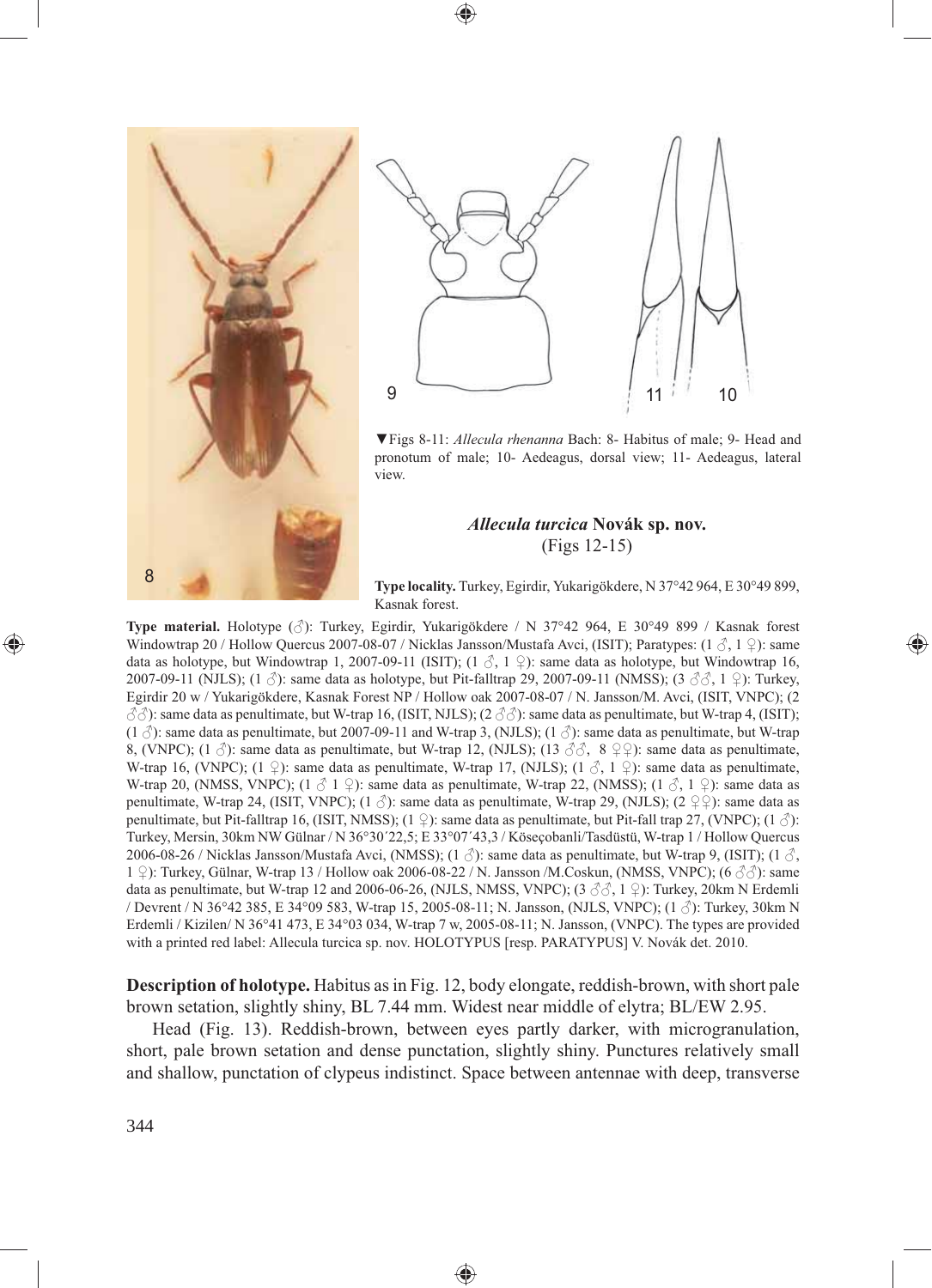



⊕



Figs 12-15: *Allecula turcica* Novák sp. nov.: 12- Habitus of male holotype; 13- Head and pronotum of male holotype; 14- Aedeagus, dorsal view; 15- Aedeagus, lateral view.

impression. HW 1.28 mm; HW/PW 0.77. HL (visible part) 1.15 mm. Eyes dark, large, transverse, deeply excised, space between eyes distinctly broader than antennomere 2 long; OI equal to 30.35.

Antennae. Long, AL 6.08 mm, AL/BL 0.82. Antennomeres unicoloured reddish-brown with microgranulation. Antennomeres 1-3 shiny with sparse and longer pale brown setation, antennomeres 4-11 dull with short and dense pale brown setation; antennomeres 4-10 distinctly serrate. Antennomeres 4-11 with dense punctation. Antennomere 2 shortest, antennomere 3 distinctly longer than antennomere 2. RLA (1-11): 0.99: 0.59: 1.00: 2.52: 2.53: 2.66: 2.61: 2.59: 2.53: 2.45: 2.59. RL/WA (1-11): 1.63: 1.13: 1.56: 2.83: 2.74: 2.66: 2.82: 2.80: 3.03: 3.21: 4.18.

Maxillary palpus. Reddish-brown, slightly shiny, with microgranulation and short, pale brown setation, apex of palpomeres 2 and 3 with a few long setae. Palpomeres 2-4 distinctly narrowest at base and broadest at apex. Ultimate palpomere broadly triangular. RLP (2-4): 1.73: 1.00: 1.23. RL/WP (2-4): 2.59: 1.07: 0.38.

Pronotum (Fig. 13). Reddish-brown, transverse, shiny, with microgranulation and short pale brown setation. PL 1.02 mm; PW 1.66 mm. PI equal to 61.30. Border lines complete, only in middle of anterior margin indistinct. Base finely excised, bisinuate, in ante-scutellar area straight. Posterior angles rounded, distinctly obtuse, anterior angles rounded, indistinct. Surface with dense medium-sized punctures, interspaces between punctures narrow.

Ventral side of body. Reddish-brown, with sparse, short, pale brown setation and punctation, punctures small. Abdomen reddish-brown with short, pale brown setation, microgranulation and punctation, punctures very small and shallow, slightly shiny. Ultimate abdominal sternite pale brown with brown setation.

Elytron. Long, elongate, reddish-brown, with short, pale brown setation, slightly shiny. EL 5.27 mm. Broadest near elytral two thirds, EW 2.52 mm. EL/EW 2.09. Elytral striae

⊕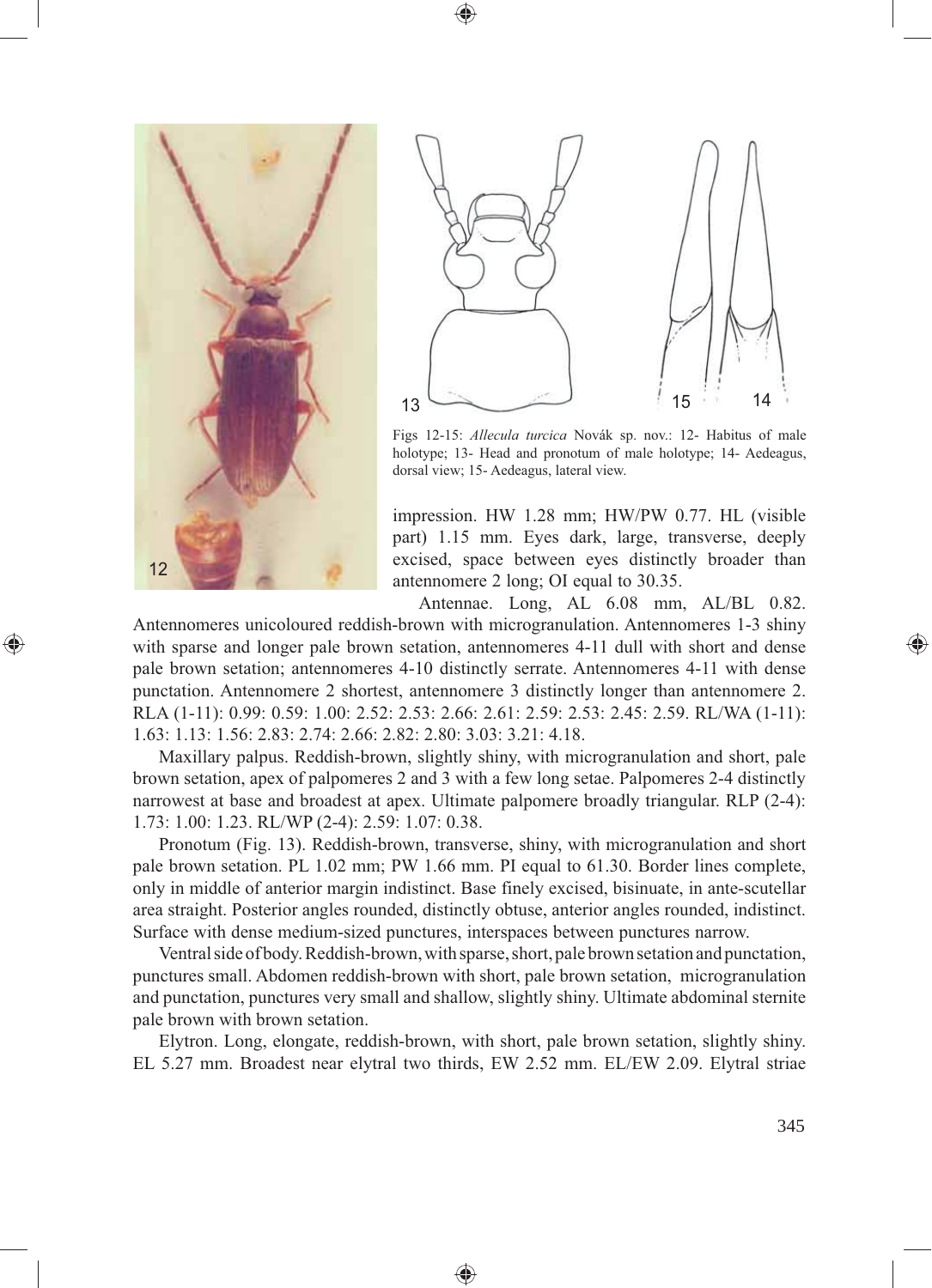with distinct rows of large punctures, interspaces between punctures in rows very narrow, narrower than diameter of punctures. Punctures deep and coarse. Elytral intervals with small, shallow punctures, and microgranulation.

⊕

Scutellum. Triangular, reddish-brown, sides narrowly darker, shiny, with sparse, pale brown setae and fine microgranulation.

Elytral epipleura. Well-developed, reddish-brown, shiny, with sparse setae, regularly narrowing to abdominal sternite 1, then leads parallel. Anterior half with two rows and posterior half with one row of distinct punctures.

Legs. Reddish-brown, with short and dense pale brown setation. Tibia and tarsi narrow, tibia distinctly dilated anteriorly. Penultimate tarsomere of each tarsus and anterior and middle tarsomeres 3 distinctly broadened and lobed. RLT: protarsus: 1.00: 0.56: 0.59: 0.69: 1.21; mesotarsus: 1.00: 0.37: 0.31: 0.33: 0.65; metatarsus: 1.00: 0.29: 0.23: 0.45.

Both anterior tarsal claws with 5 visible teeth.

Aedeagus (Figs 14,15). Pale brown, with microgranulation, slightly shiny. Basal half of basal piece rounded laterally and parallel dorsally, then almost straight laterally and narrowing dorsally. Apical piece short, narrowly triangular dorsally, narrowing with rounded top laterally. Ratio of length of apical piece to length of basal piece 1: 4.74.

Female. More robust, space between eyes distinctly broader and antennomere 3 distinctly longer than those in male. Antennae distinctly shorter than in male, reaching only 0.66 of body length. Both anterior tarsal claws with 5 teeth. RLA (1-11): 0.79: 0.36: 1.00: 1.51: 1.50: 1.60: 1.49: 1.54: 1.30: 1.29: 1.40. RL/WA (1-11): 1.67: 0.96: 2.69: 3.36: 2.90: 2.56: 2.59: 2.48: 2.40: 2.65: 2.90. RLT: protarsus: 1.00: 0.46: 0.54: 0.66: 1.19; mesotarsus: 1.00: 0.43: 0.29: 0.38: 0.62; metatarsus: 1.00: 0.34: 0.27: 0.50.

**Variation.** Measurements: mean (minimum - maximum). Males (n=44) BL 7.67 mm (7.21- 8.17 mm); HL 1.05 mm (0.95-1.15 mm); HW 1.30 mm (1.19-1.38 mm); OI 30.05 (27.56- 33.39), PL 1.03 mm (0.99-1.10 mm); PW 1.72 mm (1.58-1.90 mm); PI 60.12 (55.15-63.69); EL 5.58 mm (5.10-6.10 mm); EW 2.57 mm (2.34-2.78 mm). Females (n=20) BL 9.09 mm (8.72-9.45 mm); HL 1.20 mm (1.13-1.26 mm); HW 1.47 mm (1.44-1.50 mm); OI 39.22 (38.95-39.49), PL 1.36 mm (1.24-1.48 mm); PW 2.17 mm (2.10-2.24 mm); PI 62.41 (58.90- 65.92); EL 6.67 mm (6.62-6.71 mm); EW 3.10 mm (3.09-3.11 mm).

⊕

**Bionomy.** The four sites where *A. turcica* was found consist both of grazed wooded pastures with oaks and bushes like *Crategus* spp and *Rosa* spp and areas with old pollarded oaks but also more open forest like conditions with the oaks in mixture with *Cedrus* sp, *Fraxinus* spp, *Pinus* spp and *Acer* spp (Fig. 16). The oak species at the sites are *Quercus cerris*, *Q. infectoria*, *Q. ithaburensis, Q. trojana* and *Q. libanii*. All the oaks with *A. janssoni* are old and hollow trees with a circumference of the trunk of more than 3.14 m. All the specimens were caught with window traps between 26 June and 11 September. The traps were situated near cavities on the tree trunks at a height of 2-4 m.

**Differential diagnoses.** (for details see the key above). *Allecula turcica* sp. nov. is clearly different from similar species *Allecula divisa* Reitter, 1883, *Allecula estriata* Seidlitz, 1896 and *Allecula oronthea* Baudi di Selve, 1881 mainly by antennomere 3 more than twice shorter than antennomere 4 long, while *A. divisa*, *A. estriata* and *A. oronthea* have antennomere 3 approximately as long as length of antennomere 4. *A. turcica* clearly differs from similar species

◈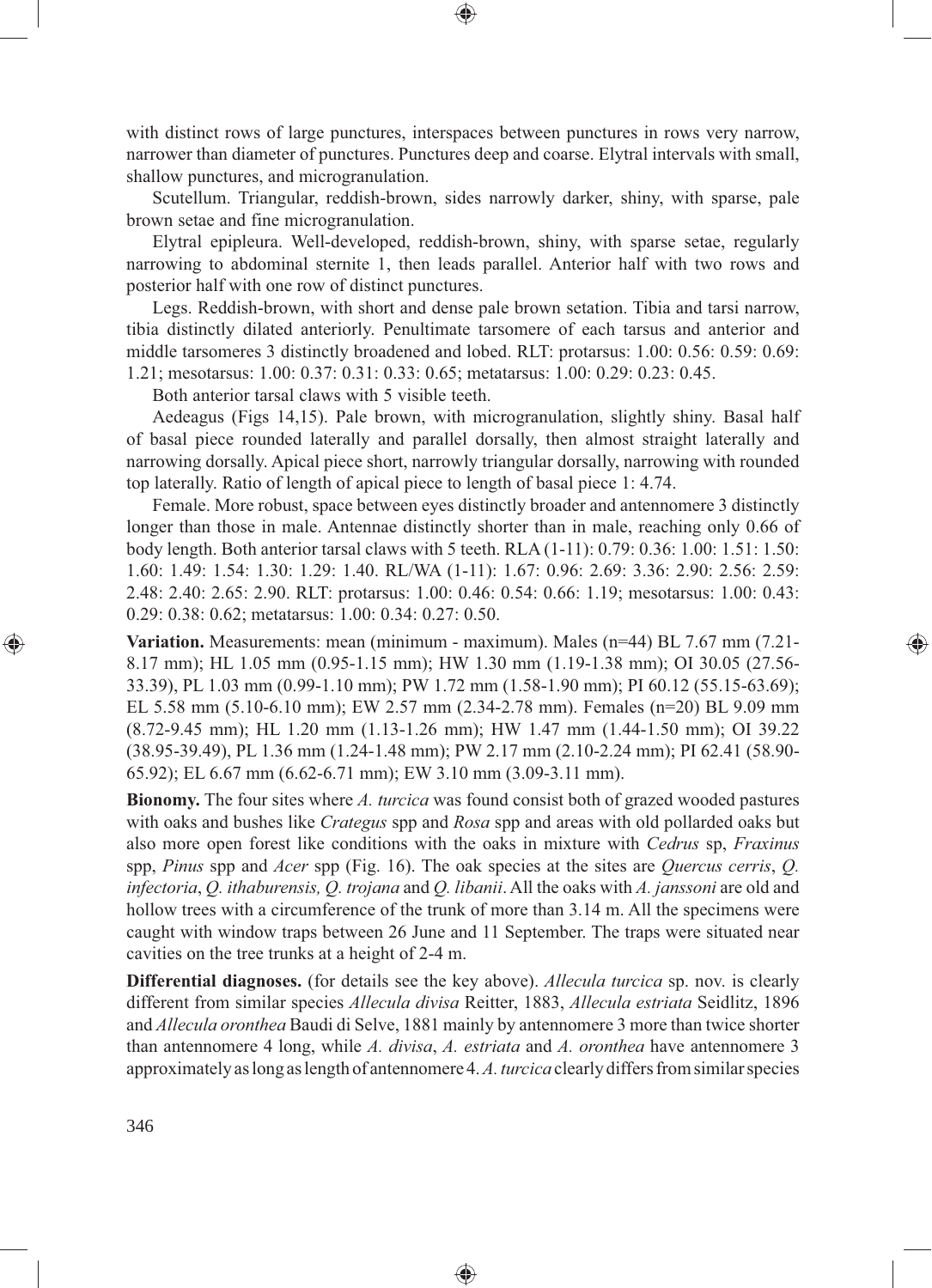

◄Fig. 16. Pictures from the type localities for *Allecula turcica* in south Turkey. From left: Kizilen north of Erdemli, Kasnak National Park east of Isparta and Derbent north of Erdemli.

*Allecula morio* (Fabricius, 1787) and *Allecula rhenana* Bach, 1856 mainly by antennomere 4 distinctly more than 2.5 times as long as antennomere 3, while *A. morio* and *A. rhenana* 

have body dark brown and antennomere 4 slightly shorter respectively, slightly longer than twice as long as antennomere 3. *A. turcica* is clearly different from similar species *Allecula janssoni* sp. nov. mainly by brown elytra, broader pronotum and elytral interspaces distinctly vaulted, while *A. janssoni* has elytra ochre yellow, pronotum narrower and elytral interspaces more flat.

**Name derivation.** Toponymic, named after the country of its distribution*.* 

**Distribution.** Turkey.

⊕

ACKNOWLEDGEMENTS. We are grateful to Iskender Emre and Pinar Özalp at Cukurova University in Turkey who helped us to start the survey, to Kadir Kocalar, Tamer Kayis, Fikirye Kocer, Yunus Ergin, Ragip Sari, Nevzat Ara, Nilgün Altunay for help in fields and to Mustafa Gözükara, Kemal Ayan, Nihat Öz, Erdoğan Üstüner, Fatih Aytar and Hasan Keskin, Forest Ministry of Turkey for help with guide and equipment. Financial support for this project also came from WWF Sweden, The Royal Swedish Academy of Agriculture and Forestry and The Embassy of the Kingdom of the Netherlands Agricultural Office. Special thanks are due to Zuzana Čadová (Liberec, Czech Republic) for excellent drawings.

#### **REFERENCES**

- BACH M. 1856: *Käferfauna für Nord- und Mitteldeutschland mit besonderer Rücksicht auf die preussischen Rheinlande. Dritter Band.* Coblenz: J. Bölscher, 292 pp.
- BAUDI DI SELVE F. 1881: Heteromerum species ex Aegypto, Syria et Arabia. *Deutsche Entomologische Zeitschrift*  25: 273-296.
- BORCHMANN F. 1910: Pars 3: *Alleculidae*. In: JUNK W. & SCHENKLING S. (eds.): *Coleopterorum Catalogus*. W. Junk, Berlin, 80 pp.
- CAMPBELL J. M. 1965: A revision of the genus *Charisius* (Coleoptera: Alleculidae). *The Coleopterist´s Bulletin* 19: 41-56.

CAMPBELL J. M. & MARSHALL J. D. 1964: The ocular index and its applications to the taxonomy of the Alleculidae (Coleoptera). *The Coleopterist´s Bulletin* 18: 42.

DAJOZ R. 2000: *Insects and forest. The role and diversity of insects in the forests environment*. Technique and Documentation, Gauthier- Villars Intercept Ltd, London.

FABRICIUS J. C. 1787: *Mantissa insectorum sistens eorum species nuper detectas adiectis characteribus generis*  differentiis specificis, emendationibus observationibus. Tom II. Hafniae: Christ. Gottl. Proft., 382 pp.